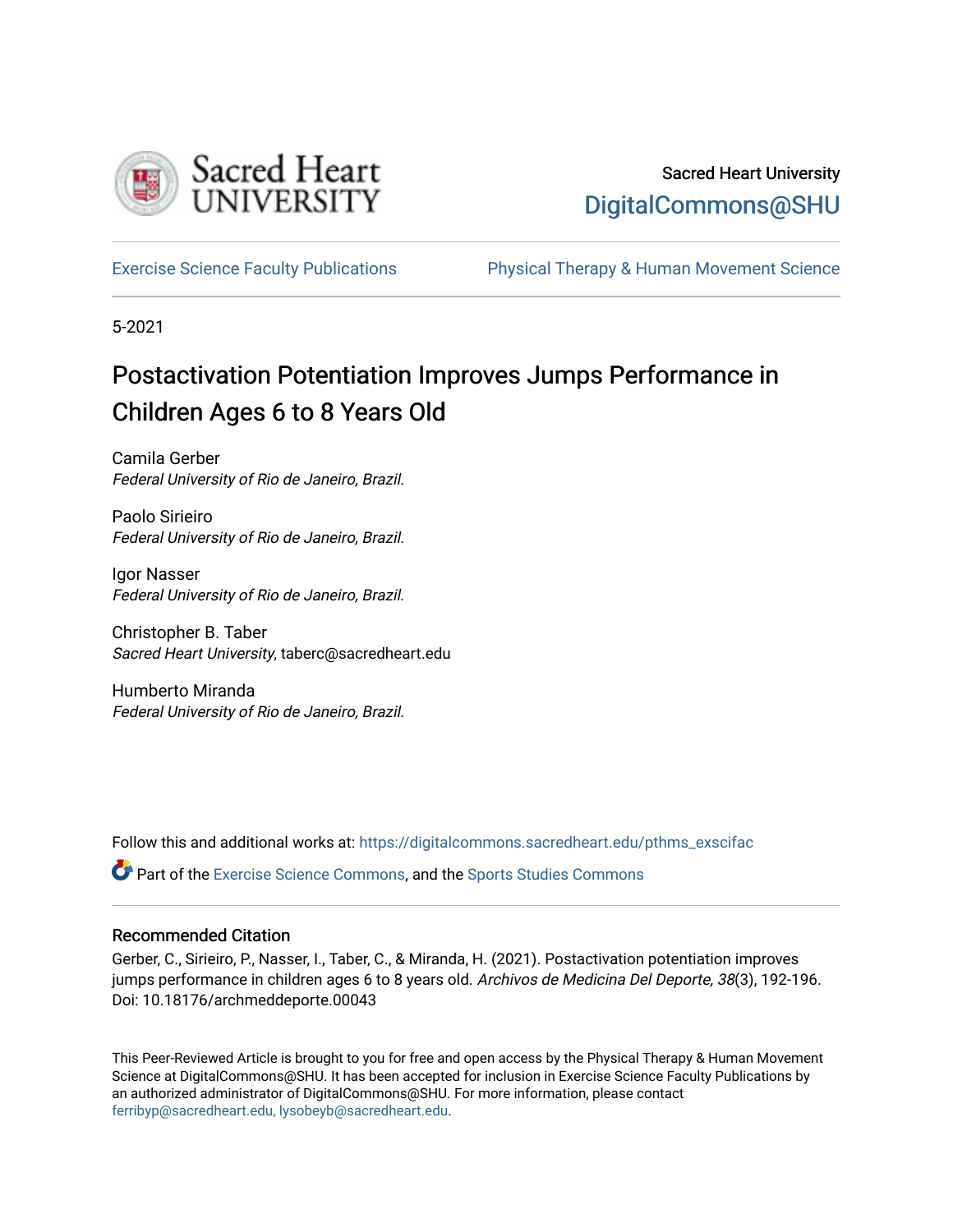# Postactivation potentiation improves jumps performance in children ages 6 to 8 years old

### Camila Gerber<sup>1</sup>, Paolo Sirieiro<sup>1</sup>, Igor Nasser<sup>1</sup>, Christopher Taber<sup>2</sup>, Humberto Miranda<sup>1</sup>

<sup>1</sup>School of Physical Education and Sports, Federal University of Rio de Janeiro, Brazil. <sup>2</sup>Department of Physical Therapy and Human Movement Science, Sacred Heart University, *Fairfield, Connecticut, USA.* 

**doi:** 10.18176/archmeddeporte.00043

**Recibido:** 22/05/2020 **Aceptado:** 08/03/2021

#### **Summary**

**Introduction:** The aim of the present study was to investigate the effects of postactivation potentiation (PAP) in vertical and horizontal jump performance in pre-pubertal children.

**Material and method**: One hundred and nineteen children (65 girls and 54 boys; 6.8 ± 0.7 years old; 124.5 ± 6.4 cm; 25.2 ± 5.1 kg) participated in this study. This was a transversal cross-sectional study which incorporated a within-subjects repeatedmeasures design, where participants completed all protocols. The experimental procedure required four total testing, separated by one week, using a counterbalanced. This study investigated jumping performance associated with weighted jumps, lowload vertical jumps, and horizontal jumps. During two sessions the participants performed vertical jumps with and without PAP, the other two sessions the same procedures were performed for horizontal jumps. The PAP protocol consisted of one set of five weighted countermovement jumps with low-load (10% of body mass) and a rest interval of four minutes prior to the jump tests. Paired t-tests were used between conditions (PAP and control) in the vertical jump and horizontal jump test. In addition, Cohen's d effect size and 95% confidence interval was used.

**Results:** Significant jump height was observed in the vertical jump in the PAP condition compared to the control condition (p = 0.007). Similar results were observed for the horizontal jump tests, with significant longer distance observed in the PAP condition ( $p = 0.036$ ).

**Key words:** 

Post-activation Potentiation. Youth. Jumps. Neuromuscular.

**Conclusions:** Pre-pubertal children can benefit from the effects of PAP in vertical and horizontal jumping performance when preceded by low-load ballistic movements. A protocol implementing low-loads, determined by a relative percentage of body mass is effective to promote PAP for young children.

### La potenciación postactivación mejora el rendimiento de saltos en niños de 6 a 8 años

#### **Resumen**

**Introducción:** El objetivo del presente artículo fue investigar los efectos de la potenciación postactivación (PAP) en el rendimiento del salto vertical y horizontal en niños prepuberal.

**Material y método:** Ciento diecinueve niños (65 niñas y 54 niños; 6,8 ± 0,7 años; 124,5 ± 6,4 cm; 25,2 ± 5,1 kg) participaron en este artículo. Este fue un estudio transversal que incorporó un diseño de medidas repetidas dentro de los sujetos, donde los participantes completaron todos los protocolos. El procedimiento experimental requirió cuatro pruebas totales, separadas por una semana, utilizando orden aleatorio. Este estudio analizó el rendimiento de salto asociado con saltos ponderados, saltos verticales de baja carga y saltos horizontales. Durante dos sesiones, los participantes realizaron saltos verticales con y sin PAP, en las otras dos sesiones se realizaron los mismos procedimientos para saltos horizontales. El protocolo PAP consistió en un conjunto de cinco saltos de contra movimiento ponderados con baja carga (10% de la masa corporal) y un intervalo de descanso de cuatro minutos antes de las pruebas de salto. Se utilizaron pruebas t pareadas entre condiciones (PAP y control) en la prueba de salto vertical y salto horizontal. Además, se utilizó el tamaño del efecto de Cohen y el intervalo de confianza del 95%. **Resultados:** Se observó una altura de salto significativa en el salto vertical en la condición PAP en comparación con la condición de control (p = 0,007). Se observaron resultados similares para las pruebas de salto horizontal, con una distancia significativamente mayor observada en la condición PAP (p = 0,036).

### **Palabras clave:**

Potenciación Postactivación. Juventud. Saltos. Neuromuscular. **Conclusiones:** Los niños prepuberales pueden beneficiarse de los efectos de la PAP en el rendimiento de salto vertical y horizontal cuando están precedidos por movimientos balísticos de baja carga. Un protocolo que implementa cargas bajas, determinado por un porcentaje relativo de la masa corporal, es efectivo para promover la PAP en niños pequeños.

**Correspondencia:** Igor Nasser E-mail: igor\_nasser@hotmail.com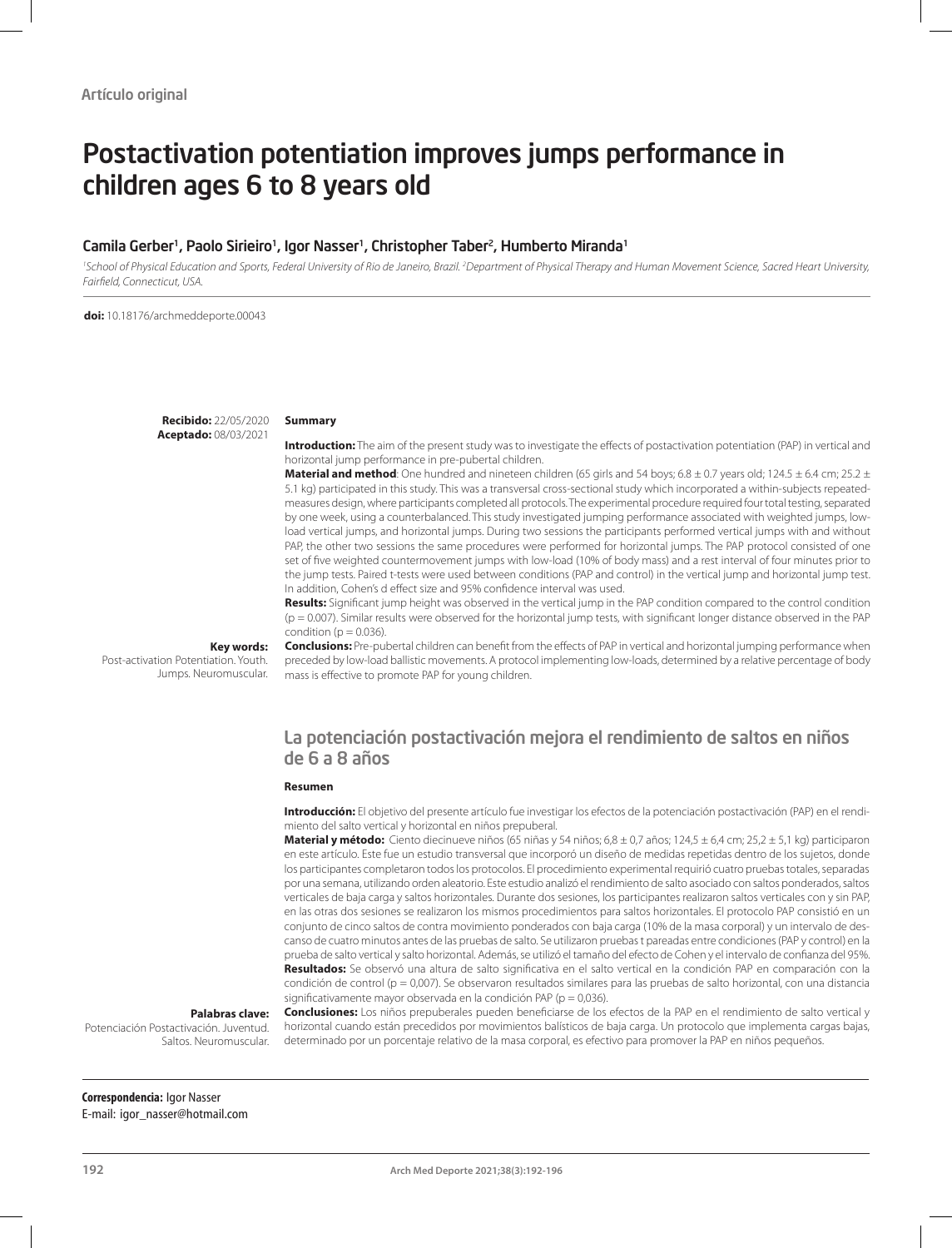### Introduction

Postactivation potentiation (PAP) is an acute phenomenon of enhanced force output and power development following a maximal or near maximal muscle contraction<sup>1</sup>. One factor that contributes to the effects of PAP is attributed to neural activation in which the prior muscle contraction stimulus increases the capacity to recruitment higher threshold motor units during subsequent activity<sup>2,3</sup>. Another factor is attributed to skeletal muscle alterations, regulated by the release of Ca<sup>2+</sup> molecules during contraction and phosphorylation of myosin regulatory light chains, which alter the myosin structure and increase the rate of cross bridge cycling4 . Additionally, alterations in muscle architecture may occur, with a decrease in pennation angle and enhancements in force transmission to the tendon, which may increase the effects of PAP, although these mechanisms have yet to be fully elucidated<sup>2,5</sup>.

PAP has been studied extensively with various protocols, exercises implemented and different populations but less is known about these effects in children<sup>1</sup>. Previous studies with youth subjects reported that both pre-pubertal and post-pubertal subjects can benefit from the effects PAP on performance<sup>6,7</sup>. Paasuke *et al.*<sup>7</sup> showed that although post-pubertal boys (16-years-old) showed higher maximal voluntary contraction (MVC) than pre-pubertal boys (11-years-old), both improved plantar flexor muscle twitch peak force during a PAP complex. However, PAP protocols generally use heavy loads,  $\geq 80\%$  of  $\frac{1}{1}$  repetition maximum (RM), but when prescribing resistance exercise for children, it is not recommended to use heavy loading with this population<sup>1,8</sup>.

Strategies to promote PAP in very young children are scarce and published meta-analyses have no specific suggestions to improve PAP effects for this population<sup>1,8</sup>. Investigating PAP in young children can contribute to understanding the physiological mechanisms and which populations can successfully implement this type of training. Additionally, resistance training to improve strength and power is an increasingly popular training modality with children since several guidelines have been published over the years citing its efficacy<sup>9-11</sup> and additional methods to optimize prescription is necessary for strength

and conditioning. The addition of a stimulus of conditioning activity (CA) and subsequent power activity can contribute to neural development and basic motor skills for children. Therefore, based on this previous information, the purpose of this study was to investigate the effects of a PAP protocol on vertical and horizontal jumps in pre-pubertal children.

### Material and method

### Experimental approach to the problem

This was a transversal cross-sectional study which incorporated a within-subjects repeated-measures design, where participants completed all protocols in random order. The experimental procedure required a total of four visits, each separated by one week. All subjects performed the visits during afternoon, at the same time, between midday to 4:00 pm. During two visits, participants performed a vertical jump test and a horizontal jump test. The other two visits the same tests were used, however, a PAP protocol was performed before them. Before each protocol, a dynamic warm-up was used, consisting of one minute of slow running, 30 seconds high knees, 30 seconds raising heels, 30 seconds with low jumps, and 30 seconds of jumping jacks. Two minutes of passive rest was provided before PAP protocol or jump tests. At the day without PAP, children performed jump tests following the same warm-up procedure and rest interval. Detail of the methods is displayed in Figure 1.

### Subjects

One hundred and nineteen children (65 girls and 54 boys) aged between 6 to 8 years old participated in this study. Sample characteristics can be found in Table 1. A priori sample size was estimated by the software G\*Power (version 3.1.9.2. Dusseldorf, DEU) previously recommended by Beck<sup>12</sup>. Considering an effect size of 0.5, an α error of 0.01 and the power (1 - β) of 0.99, the total sample calculation was 100 subjects. A larger sample was recruited to account for subject dropout which could

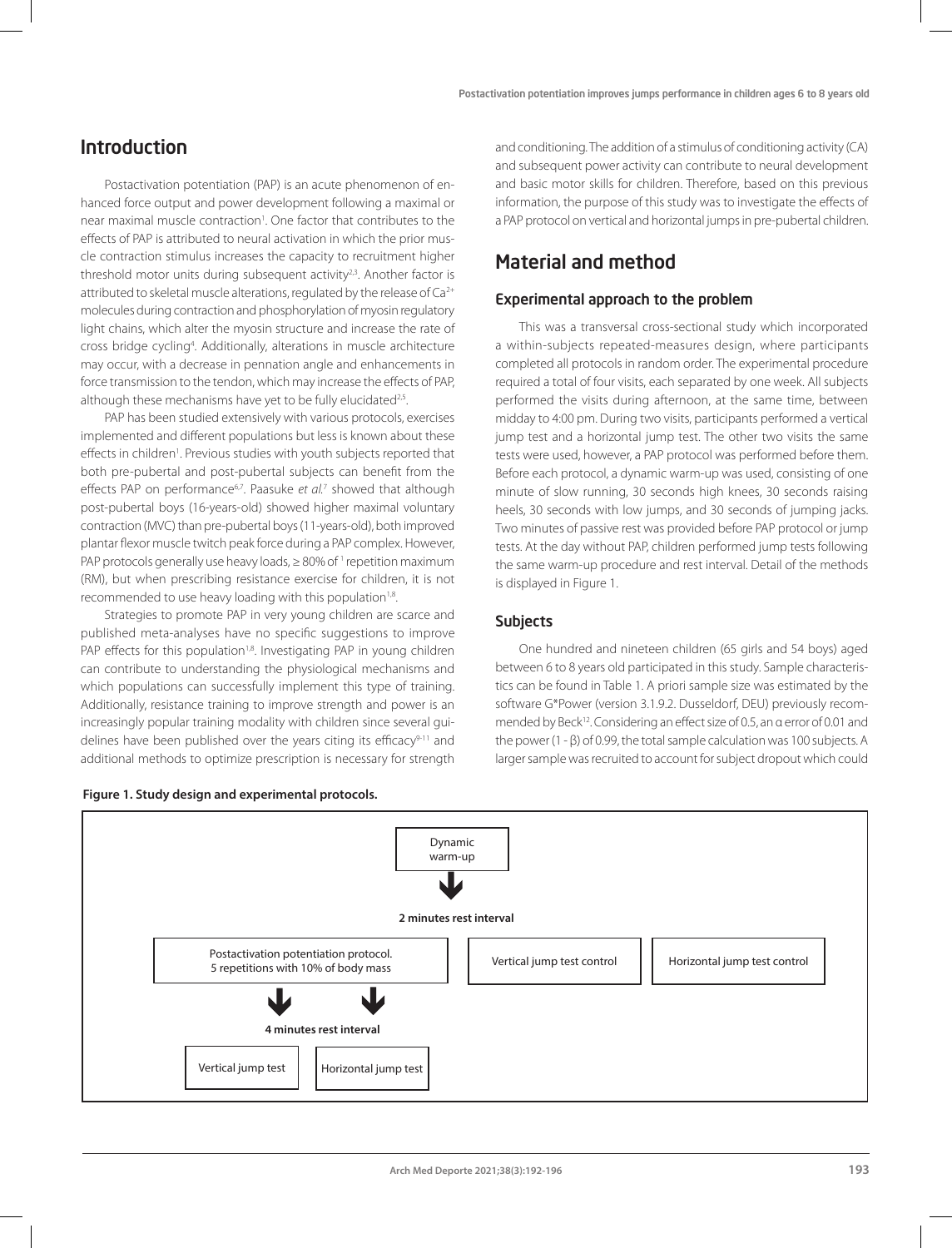|             | <b>Group</b><br>$(n = 119)$ | Girls<br>$(n = 65)$ | <b>Boys</b><br>$(n = 54)$ |
|-------------|-----------------------------|---------------------|---------------------------|
| Age (years) | $6.8 \pm 0.7$               | $6.8 \pm 0.7$       | $6.9 \pm 0.7$             |
| Height (cm) | $124.5 \pm 6.4$             | $124.4 \pm 6.3$     | $125.3 \pm 6.5$           |
| Weight (kg) | $25.2 + 5.1$                | $24.4 \pm 4.6$      | $26.2 \pm 5.7$            |
| <b>BMI</b>  | $16.17 \pm 2.34$            | $15.76 \pm 2.48$    | $16.66 \pm 3.46$          |

**Table 1. Sample characterization (mean and standard deviation).**

BMI: body mass index.

confound the results. Participants were healthy and not engaged in any kind of high-performance sports or strength and conditioning training. All subjects were considered in the infancy phase, without complete maturation<sup>10</sup>. On the first visit to the laboratory, participants had height and body mass measured using a measuring tape attached on the wall and a digital scale (Worker, São Paulo, Brazil) and were familiarized with the jump tests. Body mass were measured in kilograms and height were determined with 0.5 cm intervals. In the familiarization session, subjects were instructed of the procedures of the jump tests, position of the arms and the exercise that was used. During experimental sessions, the researchers observed carefully all procedures. Subjects were excluded for any injuries on knee, ankle and foot the that would compromise the jumping exercise execution and/or jump tests. This study followed the ethical procedures for experimental research with humans, according to the resolution 466/2012 of National Health Council and was approved by the ethics committee in research at University under the number: 68385017.8.0000.5257. An informed parental consent which all procedures adopted in this study were read and signed by parents prior to the participation of the children in this study.

### Postactivation potentiation protocol

On the day of vertical jump test, vertical countermovement jumps were used. On the day of horizontal jump test, horizontal countermovement jumps were performed. Two minutes after the dynamic warm-up, participants performed a PAP protocol, previously reported by Burkett *et al*. 13 that compared four warm-up protocols consisting of: weighted jumps with 10% of body mass; submaximal jump warm-up with 75% of the participants' maximum vertical jump; stretching protocol with 14 position; and a no warm-up control protocol. Significantly higher vertical jump performance was observed in the protocol of five repetitions with 10% of body mass. Based on it, the PAP protocol consisted of one set of five jumps with the load corresponding to 10% of body mass. However, in the study of Burkett *et al*. 13, young adults jumped over a box with the height of 63.5 centimeters. In this study, participants performed free jumps on the floor, with instructions to jump as high as possible, since these children were not able to jump over the previously mentioned box height. During the PAP jumps, subjects held weight plates in their hands and the values were rounded when necessary. Four minutes of passive was provided between the PAP protocol and jump tests. Generally, greater rest interval is used between CA and jump test, however, this recommendation is made for high-load protocols<sup>1</sup>.

### Jump tests

In the vertical jump test, initial measurement of standing reach height was obtained. Then, the participants were positioned near the tape measure and instructed to jump as high as possible and touch the tape measure with the fingertips which were marked with chalk. During all testing, strong verbal encouragement was provided for each subject. Subjects were allowed to use arm swing and self-selected depth in the countermovement jump. Three maximal attempts were provided and the best of these jumps was used for analysis. Jump height was determined as the distance between the outstretched standing reach and the mark made at the apex of the vertical jump.

For the horizontal jump test, the participants were positioned on the 0-cm marked point, with feet shoulder width apart. During test, the subjects were instructed to jump as far as possible. Verbal encouragement was provided during each jump and subjects were allowed to arm swing and self-selected countermovement depth. Three maximal attempts were given and the best of theses jumps was used for analysis. Jump distance was determined as the distance from the starting line to the back of the heel upon landing marked with a tape measure<sup>14</sup>. During landing, subjects should not move the foot due to unbalance. When this happened, an additional attempt was made.

### Statistical analyses

The statistical analyses were initially performed using the Shapiro-Wilk normality test and homoscedasticity test (Bartlett's criterion). Descriptive and parametric statistics were used for all analyses, with the results presented as means and standard deviations. Paired t-tests were used between conditions (PAP and control) in the vertical jump and horizontal jump test. Statistical analyses were performed using the software SPSS (version 20, Chicago, IL, USA), using *p* ≤ 0.05 as a standard of statistical significance. In addition, Cohen's d effect size (ES) and 95% confidence interval (CI) was used, consisted of the difference between two means divided by pooled standard deviation, and rated according to the magnitude of < 0.20 trivial; 0.20-0.49 small; 0.50-0.79 moderate; and  $> 0.80$  large<sup>15</sup>.

### Results

Significant differences were observed between conditions for both tests (*p* < 0.05). The PAP improved the vertical jump test when compared to control (Figure 2; 22.29 ± 5.13 *vs.* 21.57 ± 4.68 cm, respectively; *p* = 0.007). Cohen's d revealed a trivial magnitude of the difference of 0.15  $(95\%$  CI = 0.13-0.16). Similar results were observed for the horizontal jump. test, with significantly longer distances in the PAP protocol when compared to control (Figure 3; 107.05 ± 17.35 *vs*. 104.97 ± 18.76 cm, respectively; *p* = 0.036). Cohen's d revealed a trivial magnitude of the difference of 0.11 (95%  $C = 0.10 - 0.13$ 

## **Discussion**

The present study revealed that children ages 6 to 8 years old can improve performance of vertical and horizontal jumps following a PAP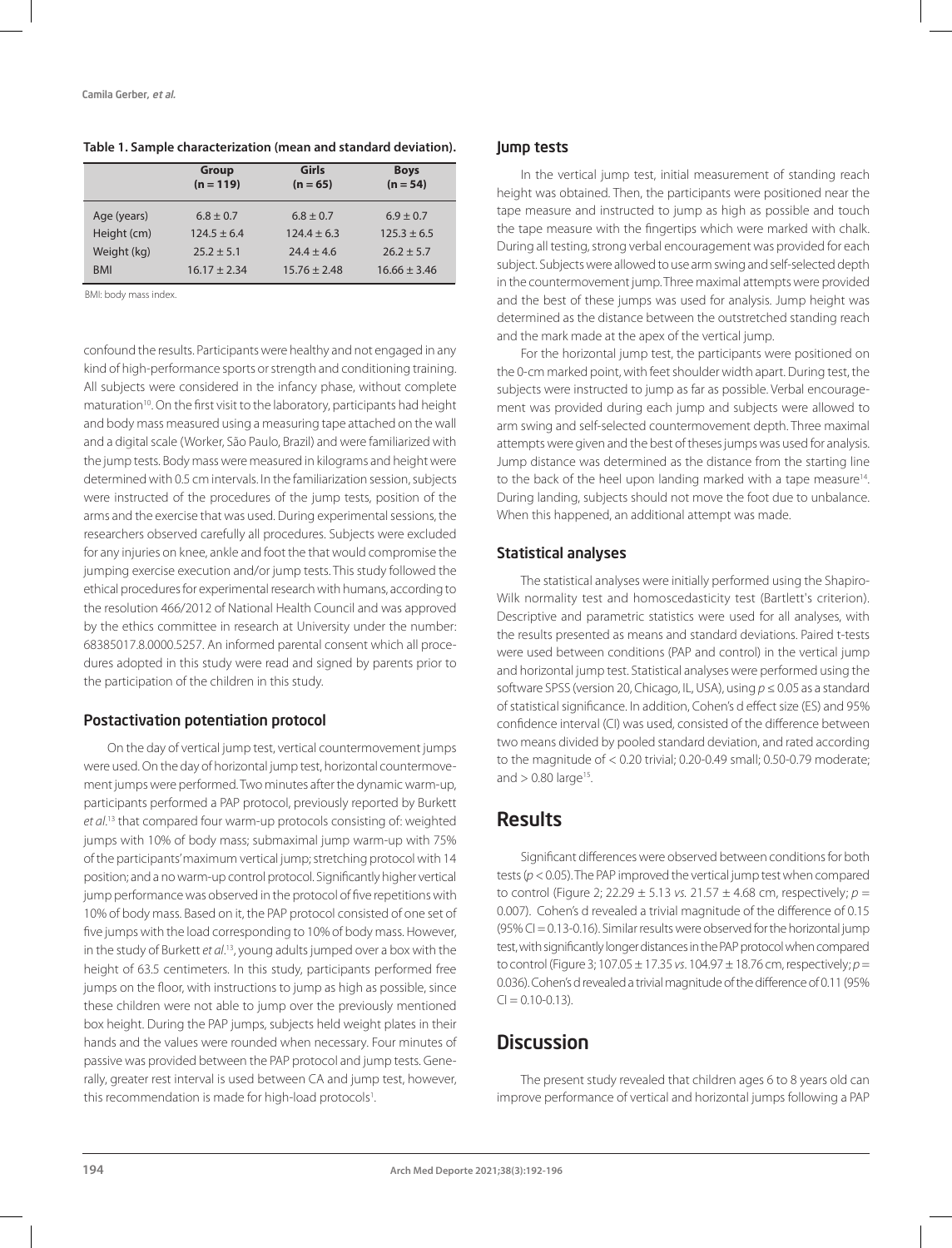



\*Significant higher jump height for PAP.





\*Significant greater jump distance for PAP.

protocol. However, this improvement is clinically relevant, based on a trivial magnitude of this difference. Pre-pubertal children generally have lower twitch force production when compared to post-pubertal and young adults<sup>7</sup>. An incomplete maturation process, with lower muscle activation and reduced intra- and intermuscular coordination may compromise the force production and motors skills in young children<sup>9</sup>. Seitz et al.<sup>16</sup> found a large correlation between PAP responses during an isokinetic protocol related to maximal knee extensor torque  $(r = 0.62)$ , quadriceps cross sectional area  $(r = 0.68)$  and muscle volume (*r* = 0.63). This finding suggests that training status, with greater strength and muscle volume, will influence the PAP response. The participants of the present study were very young, without previous experience in resistance training to improve power and strength and still achieved a positive PAP effect with low-load jumping movements.

The findings of this study are different from Arabatzi et al.<sup>6</sup> that did not observe PAP benefit for both pre-pubertal boys when during squat jump (SJ) test. This is probably attributed to CA applied in the children previous SJ, which consisted of an isometric stimulus. The present study

used a protocol based on an earlier study<sup>13</sup> that showed higher vertical jump performance following the protocol of five repetitions with 10% of body mass in the collegiate football players, suggesting a specific lowload warm-up before jump training may be beneficial. These findings suggest that the CA should simulate the movement specificity that will be performed in the main activity. Another important consideration is that not only higher loads should be used in a PAP protocols, but further studies should consider low-load protocols combined with explosive movements, especially for those who are untrained and pre-pubertal.

Considering the rest interval between the PAP protocol and the jump testing, this study corroborates with the previous meta-analyses of Dobbs *et al*. 17 which concluded that three to seven minutes are appropriate to recover from acute fatigue generated during the preceding movement and the main activity. This study used a four minutes passive rest interval, although the recommendation for longer rest intervals generally are made for higher loads PAP protocols<sup>18</sup>. The rest interval is an important consideration since an optimal time between conditioning activity and main activity should be used to overcome the acute fatigue while still maintaining the potentiation effect, thus, improving performance18. Previous studies indicate that a short-rest interval can be detrimental to performance due to excessive fatigue, and longerrest periods may dissipate the potentiation effect<sup>19,20</sup>. However, these recommendations are generally made when high-load PAP protocols are used in adults, differing from this study. Hatzikotoulas *et al*. 21 showed that pre-pubertal boys are more fatigue resistant than men after a protocol performed to exhaustion. This suggest that the rest interval between CA and main activity for children may be shorter than adults, especially when low-loads are used during the CA.

The major limitation in this study was the inclusion of untrained subjects without previous experience in resistance training. However, due to the age of the children, it is difficult to recruit trained young athletes. Additionally, this study provides evidence of the effects of PAP in young children, independent of training status. It is important to highlight that the development of the maturation process is more important than sports performance for very young children recruited in this study. However, this study brings novel for literature of PAP that can be used and even prior a RT session as warm-up or in physical education classes for motor development. Future studies should consider investigating potential mechanisms of PAP in very young children, which may differ from adolescents and adults.

In conclusion, this study demonstrated that PAP can improve vertical and horizontal jumps performance in very young children, between the ages of 6 to 8 years old. As practical application of the results of this study, strength and conditioning coaches should consider incorporating this specific low-load training strategy as warm-up to acutely improve power in youth athletes. A protocol implementing low-loads, determined by a relative percentage of body mass is effective to promote PAP for young children, thus being an efficient and safe strategy.

### Conflict of interest

The authors do not declare a conflict of interest.